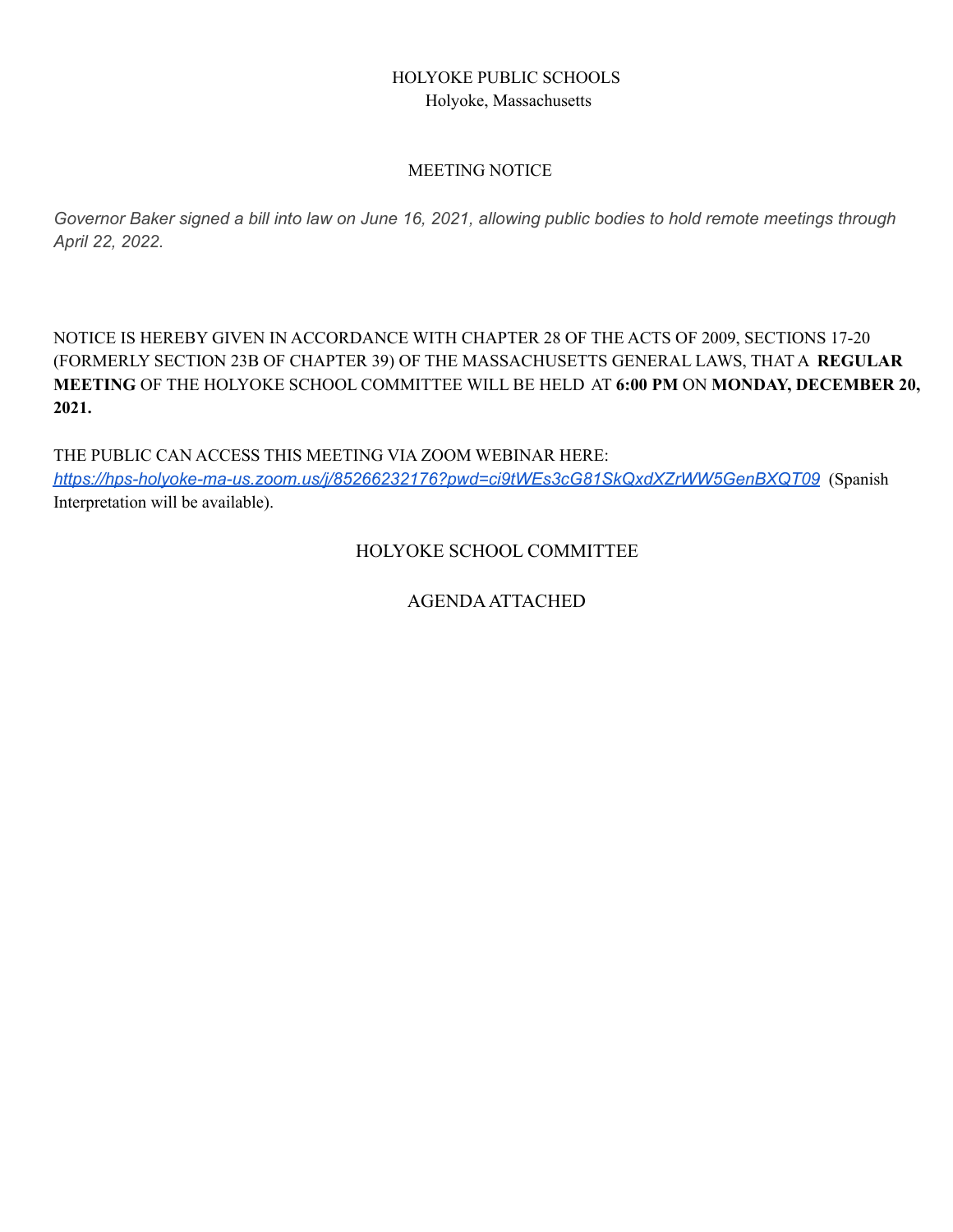# CITY OF HOLYOKE SCHOOL COMMITTEE

# **SCHOOL COMMITTEE AGENDA**

### **DATE: MONDAY, DECEMBER 20, 2021**

**TIME:** 6:00 PM

**LOCATION:** Via zoom webinar, School Committee Members in person @ Fifield Room

Governor Baker signed a bill into law on June 16, 2021, allowing public bodies to hold remote meetings through *April 22, 2022. Members of the public can access the meeting here: <https://hps-holyoke-ma-us.zoom.us/j/85266232176?pwd=ci9tWEs3cG81SkQxdXZrWW5GenBXQT09>*

# **1. CALL TO ORDER ~ ROLL CALL ~ PLEDGE OF ALLEGIANCE**

Pursuant to M.G.L. c. 30A, s. 20, I am hereby informing all attendees that a video and audio recording is being made of the meeting and the meeting is being live-streamed and run live on the City's community *TV channel.*

# **2. STUDENT SHOWCASE -**

a. STEM - Beats

### **3. PUBLIC COMMENT (via the remote link above)**

Members of the public wishing to submit public comments can email [sagarcia@hps.holyoke.ma.us](mailto:sagarcia@hps.holyoke.ma.us) no later than 3:00 p.m. Monday, December 20, 2021. Comments will either be displayed or read during the meeting.

# **4. COMMUNICATIONS & REPORTS**

# **a. Student Reports**

- HHS-North Samantha Brennan
- HHS-Dean Shyanne Hall

# **b. Presentation**

- **Plaques**
- **c. Superintendent/Receiver Reports**

#### 5. **NEW BUSINESS**

- a. **Regular Meeting Minutes**
	- February
	- March
	- April
	- May
	- June
	- August